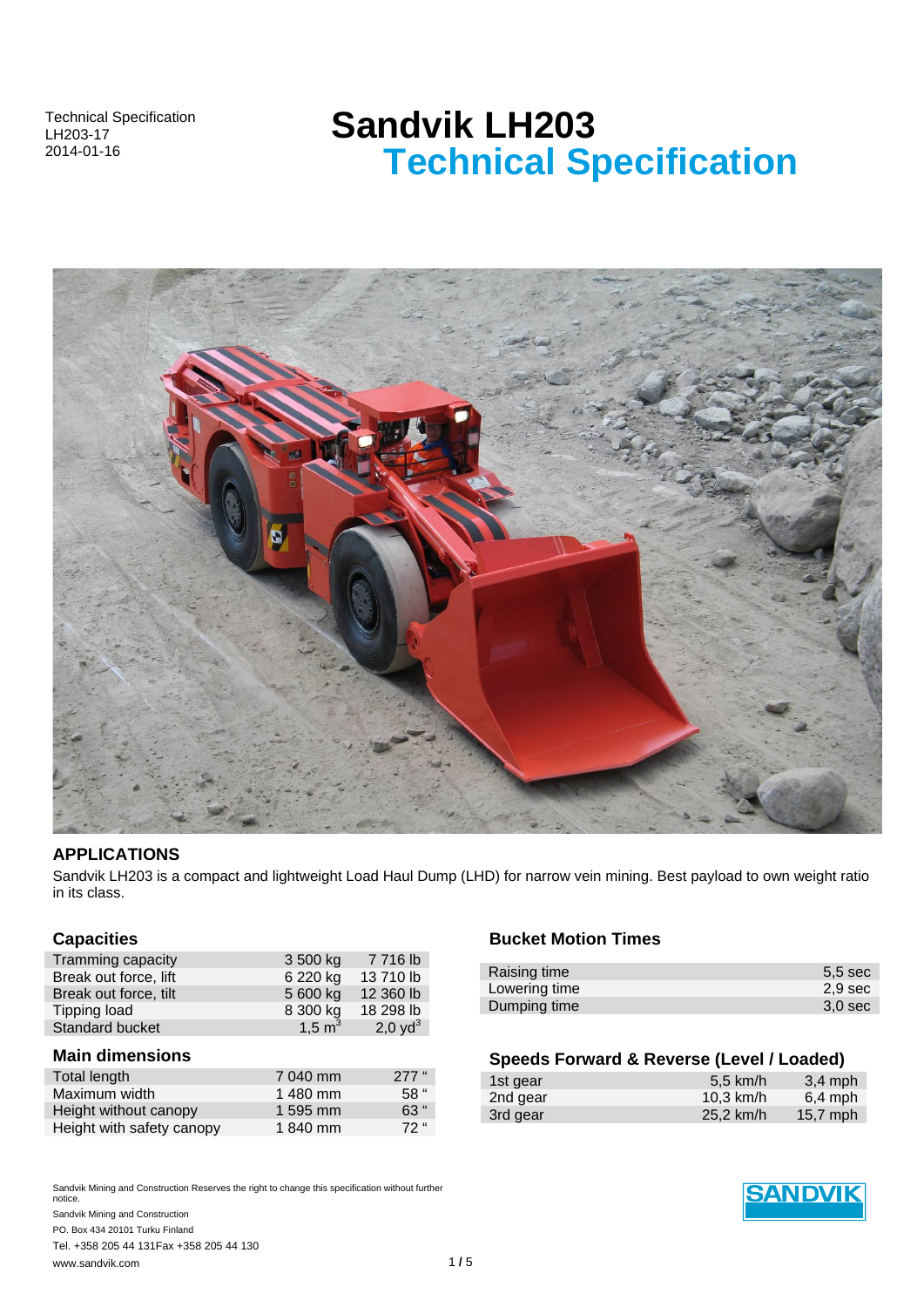# **Sandvik LH203**

# **DIMENSIONS (SIDE VIEW)**



# **DIMENSIONS (TOP VIEW)**



Sandvik Mining and Construction Reserves the right to change this specification without further notice. Sandvik Mining and Construction PO. Box 434 20101 Turku Finland Tel. +358 205 44 131Fax +358 205 44 130 www.sandvik.com 2 / 6

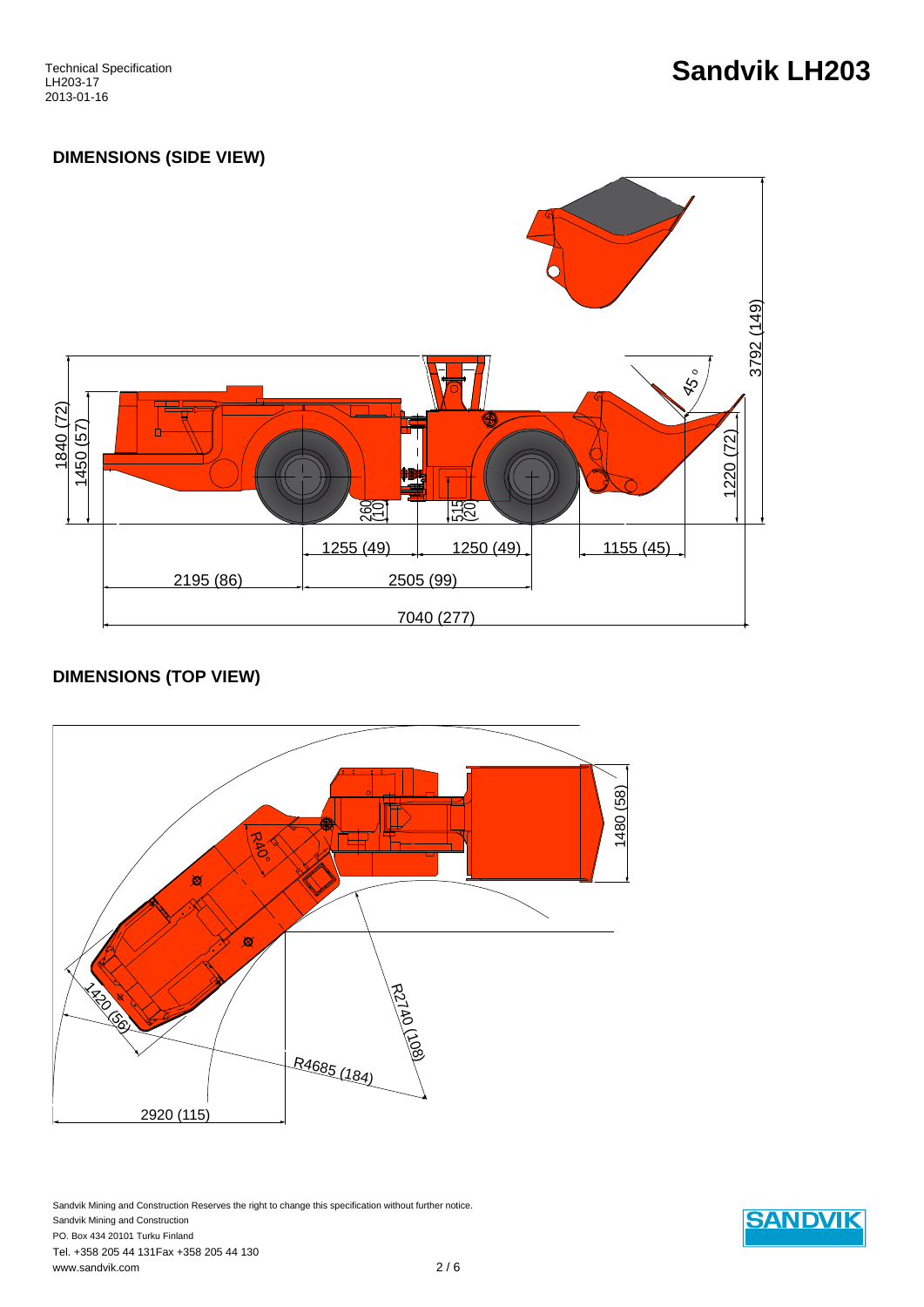# **POWER TRAIN**

### **Engine**

| Deutz BF6L914                                                 |
|---------------------------------------------------------------|
| 71,5 kW (95hp) @ 2 300 rpm                                    |
| 400 Nm @ 1 650 rpm                                            |
| In-line 6                                                     |
| 6 472 cm <sup>3</sup> (395 in <sup>3</sup> )                  |
| Air cooled                                                    |
| 4-stroke, turbo, direct injection                             |
| Dry type                                                      |
| 24 V                                                          |
| Tier II                                                       |
| Double wall exhaust pipe with<br>catalytic purifier / muffler |
| 9,5 l/h (at 50% load)                                         |
| 130   (43 gal)                                                |
|                                                               |

## **Converter**

Dana SOH C2122

### **Transmission**

| Dana SOH RT20324       | Power shift (mechanical control)<br>transmission, three gears forward<br>and reverse    |
|------------------------|-----------------------------------------------------------------------------------------|
| <b>Axles</b>           |                                                                                         |
| Front axle             | Kessler D71, spring applied,<br>hydraulic operated brakes, limited<br>slip differential |
| Rear axle              | Kessler D71, spring applied,<br>hydraulic operated brakes, limited<br>slip differential |
| Oscillation stabilizer |                                                                                         |

## **Tires**

| Tire size                              | 12,00 x 20 L5S, 20 ply |
|----------------------------------------|------------------------|
| Brand and type subject to availability |                        |

# **VEHICLE WEIGHTS**

#### **Operating weights**

| Total operating weight | 8 700 kg | 19 180 lb |
|------------------------|----------|-----------|
| Front axle             | 3 700 kg | 8 157 lb  |
| Rear axle              | 5 000 kg | 11 023 lb |

#### **Loaded weights**

| Total loaded weight | 12 200 kg | 26 897 lb |
|---------------------|-----------|-----------|
| Front axle          | 9 050 kg  | 19 952 lb |
| Rear axle           | 3 150 kg  | 6945 lb   |

## **STANDARD OPERATORS COMPARTMENT**

| ROPS/FOPS certified safety canopy |         |                |
|-----------------------------------|---------|----------------|
| Height                            | 1840 mm | <sup>72"</sup> |

#### **FRAME**

| Rear and front frame | Welded steel construction   |
|----------------------|-----------------------------|
| Central hinge        | Box constructed, adjustable |

# **STEERING HYDRAULICS**

Full hydraulic, centre-point articulation, power steering with

one double acting cylinder. Steering controlled by stick. Emergency steering is optional.

#### **Turning Radius**

| Turning angle |          | ±40°  |
|---------------|----------|-------|
| Inner         | 2 740 mm | 108 " |
| Outer         | 4 685 mm | 184 " |

#### **Main Components**

| Main valve                   |                 |
|------------------------------|-----------------|
| Servo control valve          |                 |
| Steering cylinders           | 100 mm $(3.9")$ |
| Steering and servo hydraulic |                 |
| pumps                        |                 |

## **BUCKET HYDRAULICS**

Dual stick bucket and boom control. Full hydraulic, mechanically controlled system, equipped with one gear type pump. Oil flows to bucket hydraulic system from the main pump and from the steering hydraulics

#### **Main Components**

| Boom system         | Direct dump    |
|---------------------|----------------|
| Lift cylinders      | ø180 mm (7.1") |
| Dump cylinder       | ø140mm (5.5")  |
| Servo control valve |                |
| Main valve          |                |
| Pump for bucket     |                |
| hydraulics          |                |
| Fittings            | <b>JIC</b>     |
| Hydraulic oil tank  | 120 I (32 gal) |
|                     |                |

## **BRAKES**

Service brakes are hydraulically operated multidisc wet brakes on all wheels.

Two independent circuits: one for the front and one for the rear axle.

Parking brake is spring applied, hydraulically released dry disk brake affecting on the front axles drive line

In case of a sudden pressure drop in brake hydraulics the parking brake functions as an emergency brake

#### **Main Components**

| Pressure          |  |
|-------------------|--|
| accumulator       |  |
| Brake pedal valve |  |
| Parking brake     |  |
| Charging valve    |  |

Sandvik Mining and Construction Reserves the right to change this specification without further notice. Sandvik Mining and Construction PO. Box 434 20101 Turku Finland Tel. +358 205 44 131Fax +358 205 44 130



# **Sandvik LH203**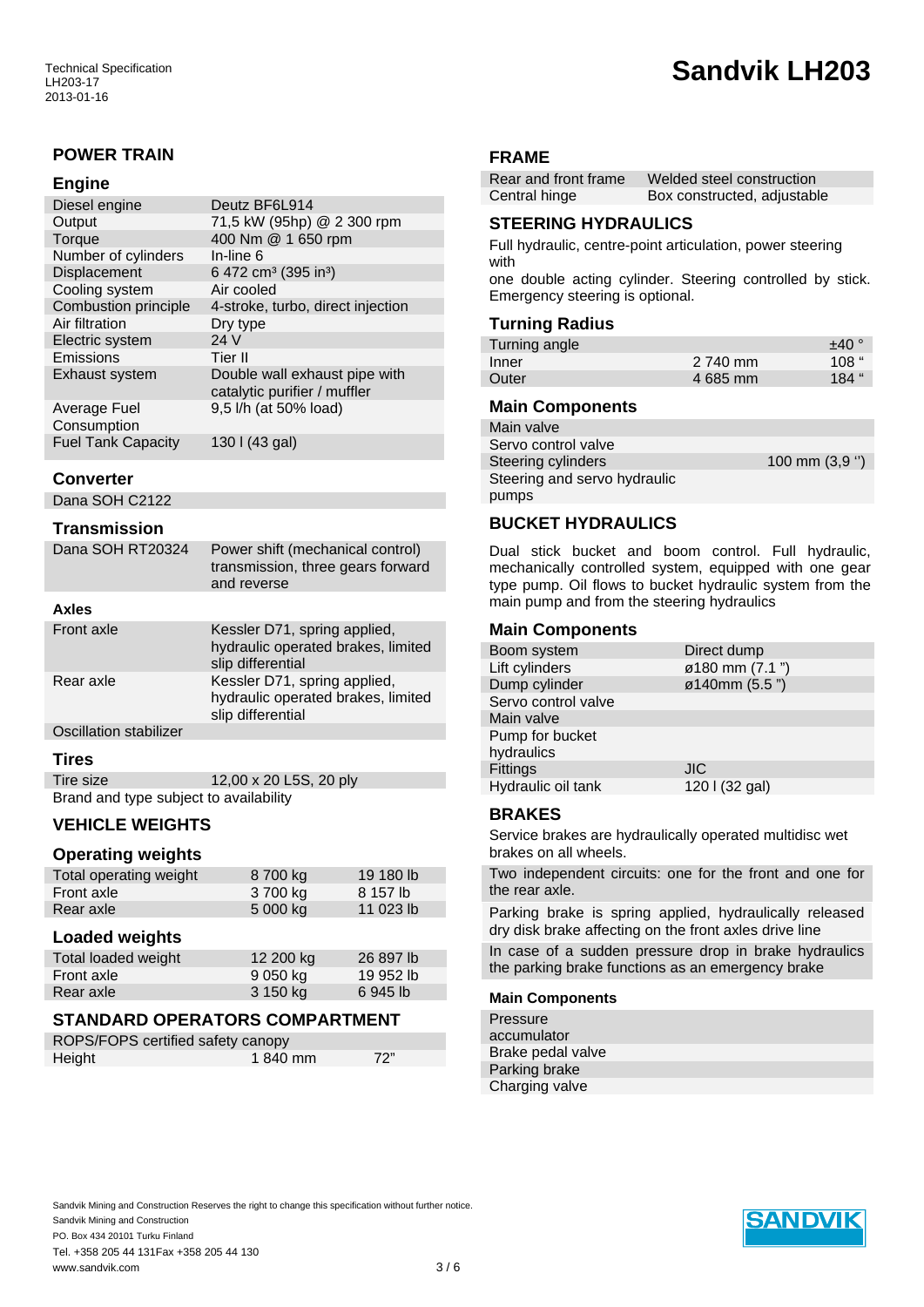# **Sandvik LH203**

## **SAFETY AND ERGONOMICS**

| ROPS/FOPS certified operators compartment               |
|---------------------------------------------------------|
| Seat belt                                               |
| Lockable main switch                                    |
| Reverse alarm (CEN)                                     |
| External shutdown, 2 pcs in rear                        |
| Decals in EU-languages                                  |
| Door interlock for boom, bucket and steering hydraulics |
| Low frequency suspension seat                           |
| Adjustable armrests                                     |
| <b>ELECTRICAL EQUIPMENT</b>                             |

| Alternator                    | 24 V 55 A, Bosch                          |
|-------------------------------|-------------------------------------------|
| <b>Batteries</b>              | 2 x 12V 70 Ah                             |
| Starter                       | 4 kW, 24 V, Bosch                         |
| Driving and working<br>lights | 2 pcs 65 W Nordic Lights,<br>front & rear |
| Parking and brake lights      | 2 pcs 5 W LED lights, front &<br>rear     |

# **STANDARD MANUALS**

| <b>Instructions Manual</b>   |                                                                  |
|------------------------------|------------------------------------------------------------------|
| - Operator's Manual          | Hard copy, EU-languages                                          |
| - Maintenance Manual         | Hard copy, EU-languages                                          |
| Parts Manual                 | Hard copy, English                                               |
| Service and Repair<br>Manual | Hard copy, English                                               |
| ToolMan CD (2pcs)            | Electronic, in pdf. format,<br>includes all the above<br>manuals |

# **OTHER STANDARD EQUIPMENT**

| Automatic central lubrication |  |
|-------------------------------|--|
| Fire extinguisher, 6 kg (CEN) |  |
| Flashing beacon               |  |
| Neutral brake                 |  |

# **OPTIONAL EQUIPMENT**

| <b>Replaces standard equipment</b>                            |      |
|---------------------------------------------------------------|------|
| Ejector bucket size 1,5 m <sup>3</sup> (2,0 yd <sup>3</sup> ) |      |
| Wide open cabin<br>$4\,\mathrm{F}$                            |      |
| Electrical gear shift control                                 |      |
| <b>Alternative buckets</b>                                    |      |
| Material density $(t/m3)$                                     | 2.0  |
| Volume, heaped (m <sup>3</sup> )                              | 1,75 |
| Width(mm)                                                     | 1690 |
|                                                               |      |

# **Additional options**

T,

| 3 <sup>rd</sup> gear disabled                          |
|--------------------------------------------------------|
| Fire supp. system ANSUL, 1 tank, 6 nozzles (CEN)       |
| incl. auto engine shutdown                             |
| Fire supp. system ANSUL, 1 tank, 6 nozzles (CEN),      |
| CHECKFIRE incl. auto engine shutdown                   |
| Fire suppression system Sandvik FS1000 with auto       |
| engine shutdown                                        |
| Pressure accumulator certificates                      |
| RRC HBC analogue, complete                             |
| <b>RRC</b> interface HBC                               |
| RRC recovery kit (brake release by radio signal), hook |
| included                                               |
| Cover grills for lamps                                 |
| Spare rim (12.00-20)                                   |
| CatBase spare part manual                              |
|                                                        |

 $\Box$  LinkOne electronic spare part manual

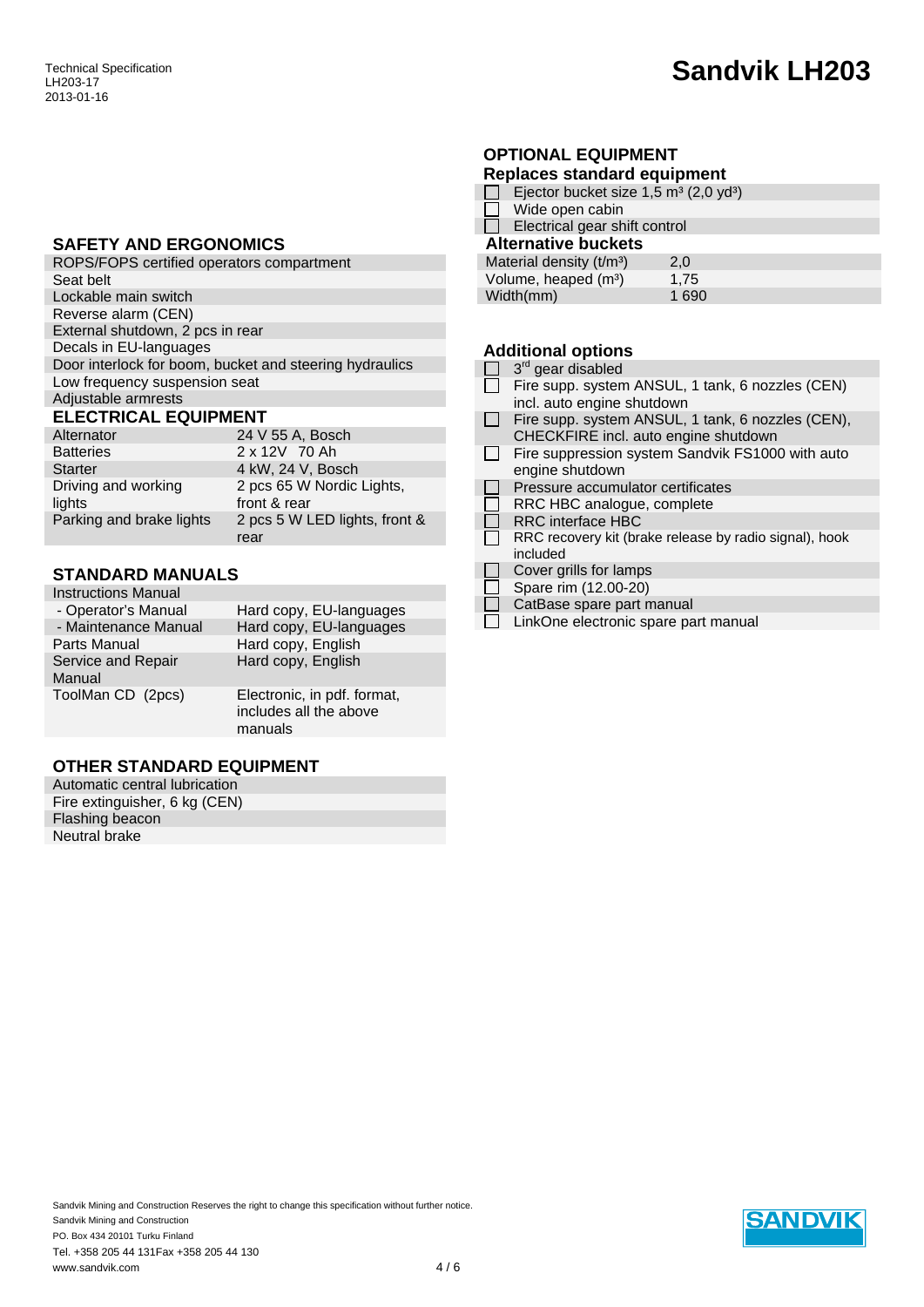## **GRADE PERFORMANCE**

Deutz BF6L914, 71,5 kW Calculated with 2% rolling resistance Without lock-up

# **Empty**

| Percent grade               |      | 2.0  | 4.0  | 6.0  | 8.0  | 10.0 | 12.5 | 14.3 |     |
|-----------------------------|------|------|------|------|------|------|------|------|-----|
| Ratio                       |      |      |      |      | 1:12 | 1:10 | 1:8  | 1.7  |     |
| $1st$ gear (km/h)           | 5,6  | 5,4  | 5,3  | 5.2  | 5,1  | 5,0  | 4.9  | 4.8  | 4.7 |
| $2^{nd}$ gear (km(h)        | 10,6 | 10.2 | 9.8  | 9.4  | 9,1  | 8.7  | 8,1  | 7.6  | 6,9 |
| 3 <sup>rd</sup> gear (km/h) | 27,0 | 23,9 | 19.4 | 14.4 | 10.0 |      |      |      |     |

| Loaded               |      |      |      |     |      |      |      |      |     |
|----------------------|------|------|------|-----|------|------|------|------|-----|
| Percent grade        |      | 2.0  | 4.0  | 6.0 | 8.0  | 10.0 | 12.5 | 14.3 |     |
| Ratio                |      |      |      |     | 1:12 | 1:10 | 1:8  | 1:7  |     |
| $1st$ gear (km/h)    | 5,5  | 5,3  | 5,2  | 5.0 | 4.9  | 4.8  | 4.6  | 4,5  | 4,3 |
| $2^{nd}$ gear (km(h) | 10,3 | 9,8  | 9,3  | 8,8 | 8,1  | 7,3  | 6,3  | 5,5  | 4,5 |
| $3rd$ gear (km/h)    | 25,2 | 19,4 | 12,6 |     |      |      |      |      |     |

## **PRODUCTIVITY CURVE**



LH203 **PRODUCTIVITY CURVE** 

Sandvik Mining and Construction Reserves the right to change this specification without further notice. Sandvik Mining and Construction PO. Box 434 20101 Turku Finland Tel. +358 205 44 131Fax +358 205 44 130 www.sandvik.com 5 / 6